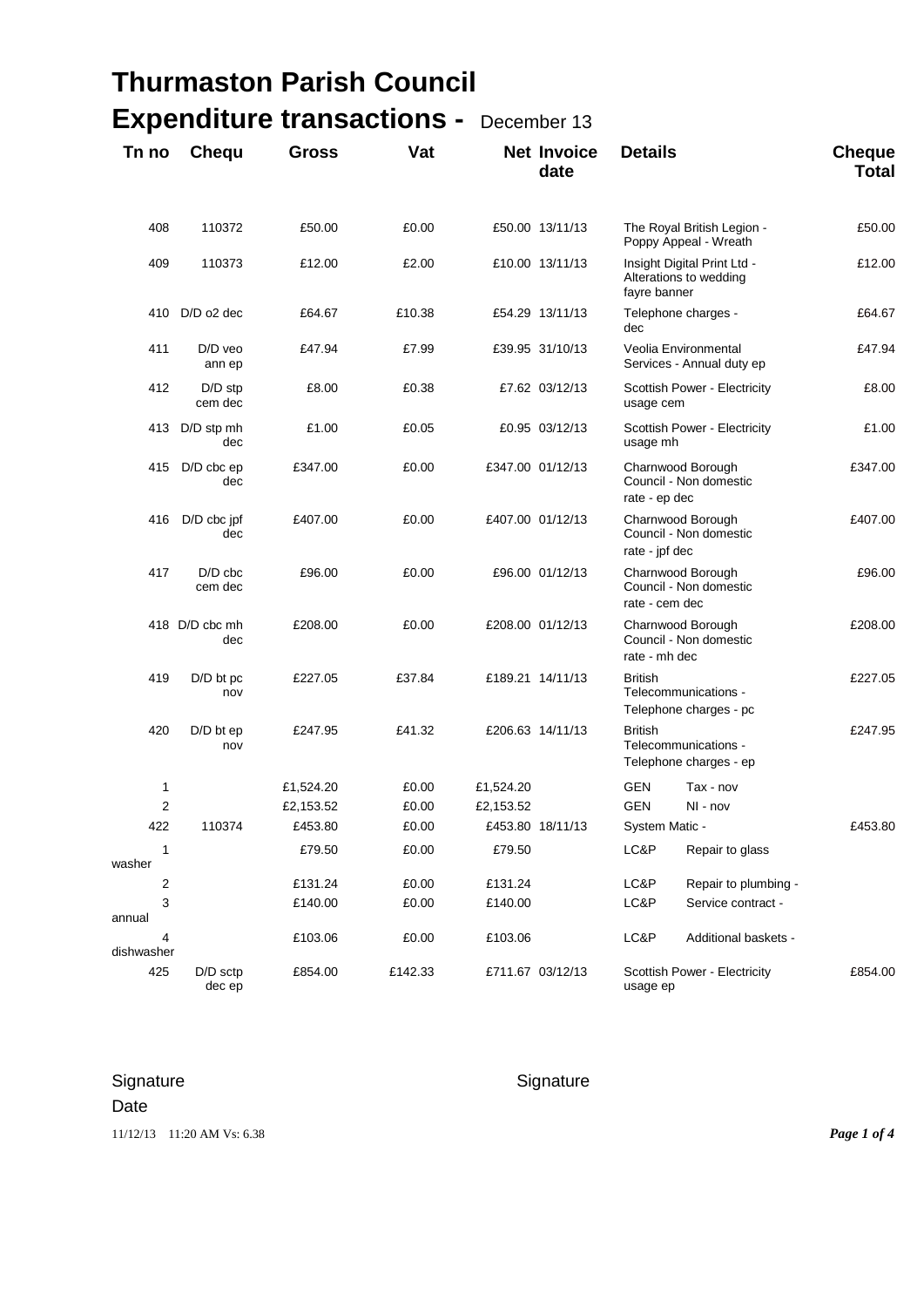| <b>Thurmaston Parish Council</b> |                     |                                                                        |           |            |                |                    |                  |                                                 |                                                    |              |  |
|----------------------------------|---------------------|------------------------------------------------------------------------|-----------|------------|----------------|--------------------|------------------|-------------------------------------------------|----------------------------------------------------|--------------|--|
|                                  |                     | <b>Expenditure transactions -</b> December 13<br>Tn no Chequ Gross Vat |           | <b>Net</b> | <b>Invoice</b> | <b>Details</b>     | date             | <b>Cheque</b>                                   |                                                    | <b>Total</b> |  |
|                                  | 430                 | 110375                                                                 | £6,225.60 |            | £1,037.60      | £5.188.00 19/11/13 |                  |                                                 | Adt Fire & Security Plc -                          | £6,225.60    |  |
| Melton                           | 1                   |                                                                        | £5,961.60 |            | £993.60        | £4,968.00          |                  | <b>ENV</b>                                      | Installation of CCTV -                             |              |  |
| 14                               | $\overline{2}$      |                                                                        | £264.00   |            | £44.00         | £220.00            |                  | <b>ENV</b>                                      | Maintenance to 10-11-                              |              |  |
|                                  | 431                 | D/D asd<br>0397                                                        | £642.25   |            | £107.04        |                    | £535.21 21/11/13 | Asd Wholesale Ltd - Bar<br>stock 0397           | £642.25                                            |              |  |
|                                  | 432                 | D/D barc<br>nov                                                        | £13.49    |            | £0.00          |                    | £13.49 19/11/13  | Barclays Bank - Bank<br>charges nov             |                                                    | £13.49       |  |
|                                  | 433                 | Bobs payr<br>oct                                                       | £42.00    |            | £7.00          |                    | £35.00 17/11/13  | Payroll Connect Ltd -<br>Payroll services - oct |                                                    | £42.00       |  |
|                                  | 434                 | 110376                                                                 | £60.00    |            | £0.00          |                    | £60.00 04/12/13  | Rite Clean Ltd - Window<br>cleaning services mh |                                                    | £60.00       |  |
|                                  | 435                 | 110377                                                                 | £70.00    |            | £0.00          |                    | £70.00 02/12/13  | Hi-Teck Roofing - Heat<br>shield ep             |                                                    | £70.00       |  |
|                                  | 436                 | 110378                                                                 | £2,436.00 |            | £406.00        | £2,030.00 05/11/13 |                  | Morton Electrical -                             |                                                    | £2,436.00    |  |
| ep                               | 1                   |                                                                        | £1,134.00 |            | £189.00        | £945.00            |                  | LC&P                                            | Smoke alarm system                                 |              |  |
| alarms                           | 2                   |                                                                        | £474.00   |            | £79.00         | £395.00            |                  | LC&P                                            | Replacement smoke                                  |              |  |
|                                  | 3<br>changing rooms |                                                                        | £576.00   |            | £96.00         | £480.00            |                  | LC&P                                            | Sensor lights -                                    |              |  |
|                                  |                     |                                                                        |           |            |                |                    |                  |                                                 | ep                                                 |              |  |
| lights                           | 4                   |                                                                        | £60.00    |            | £10.00         | £50.00             |                  | MH&C                                            | Fire alarm/emergency                               |              |  |
|                                  |                     |                                                                        |           |            |                |                    |                  |                                                 | testing mh                                         |              |  |
| lights                           | 5                   |                                                                        | £60.00    |            | £10.00         | £50.00             |                  | LC&P                                            | Fire alarm/emergency<br>testing jpf                |              |  |
|                                  | 6                   |                                                                        | £84.00    |            | £14.00         | £70.00             |                  | LC&P                                            | Fire alarm/emergency                               |              |  |
| lights                           |                     |                                                                        |           |            |                |                    |                  |                                                 | testing ep                                         |              |  |
|                                  | $\overline{7}$      |                                                                        | £48.00    |            | £8.00          | £40.00             |                  | LC&P                                            | Maintenance/repair                                 |              |  |
|                                  | emergemcy           |                                                                        |           |            |                |                    |                  |                                                 | light jpf                                          |              |  |
|                                  | 437                 | 110379                                                                 | £450.00   |            | £75.00         |                    | £375.00 05/12/13 | support 13/14                                   | Leicestershire County<br>Council - Parish web      | £450.00      |  |
|                                  | 438                 | 110380                                                                 | £174.84   |            | £29.14         |                    | £145.70 29/11/13 |                                                 | Secure One Ltd - Intruder<br>alarm maintenance jpf | £174.84      |  |
|                                  | 439                 | 110381                                                                 | £316.80   |            | £52.80         |                    | £264.00 14/11/13 | back up 14/15                                   | Edge Designs Ltd - Remote                          | £316.80      |  |
|                                  | 440                 | 110382                                                                 | £84.00    |            | £14.00         |                    | £70.00 26/11/13  | repair mh                                       | Allsop Plumbers - Heating                          | £84.00       |  |
|                                  | 441                 | 110383                                                                 | £943.69   |            | £0.00          |                    | £943.69 04/12/13 | up costs ep                                     | Tim Heeley - Web site set                          | £943.69      |  |
|                                  | 442                 | D/D asd<br>1731                                                        | £86.26    |            | £14.38         |                    | £71.88 05/12/13  | stock 1731                                      | Asd Wholesale Ltd - Bar                            | £86.26       |  |
|                                  | 443                 | D/D asd<br>1732                                                        | £492.37   |            | £82.06         |                    | £410.31 05/12/13 | stock 1732                                      | Asd Wholesale Ltd - Bar                            | £492.37      |  |
|                                  | 444                 | 110384                                                                 | £217.76   |            | £0.00          |                    | £217.76 07/11/13 | wear - Staff                                    | Ask Millers Ltd - Safety                           | £217.76      |  |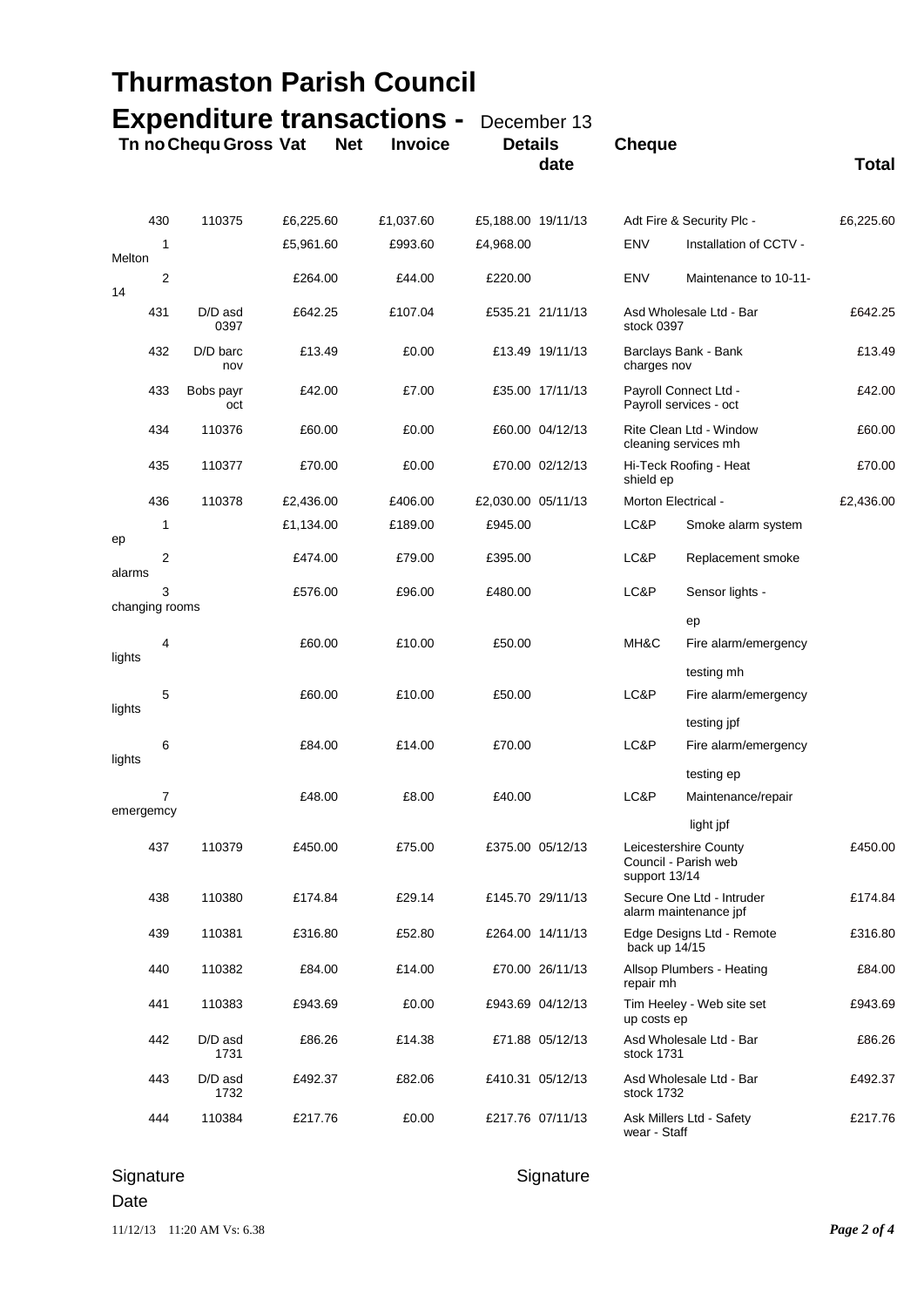|                                                                                            |                         | <b>Thurmaston Parish Council</b> |           |  |         |                               |                  |                                                          |                                             |              |
|--------------------------------------------------------------------------------------------|-------------------------|----------------------------------|-----------|--|---------|-------------------------------|------------------|----------------------------------------------------------|---------------------------------------------|--------------|
| <b>Expenditure transactions -</b><br>Tn no Chequ Gross Vat<br><b>Net</b><br><b>Invoice</b> |                         |                                  |           |  |         | December 13<br><b>Details</b> |                  | <b>Cheque</b>                                            |                                             |              |
|                                                                                            |                         |                                  |           |  |         |                               | date             |                                                          |                                             | <b>Total</b> |
|                                                                                            | 445                     | D/D bt sil<br>nov                | £21.84    |  | £3.64   |                               | £18.20 20/11/13  | <b>British</b><br>CCTV sil pk nov                        | Telecommunications -                        | £21.84       |
|                                                                                            | 446                     | 110385                           | £179.50   |  | £7.75   |                               | £171.75 09/12/13 | Petty Cash -                                             |                                             | £179.50      |
|                                                                                            | 1                       |                                  | £7.20     |  | £0.00   | £7.20                         |                  | <b>GEN</b>                                               | Postage                                     |              |
|                                                                                            | 2                       |                                  | £70.65    |  | £0.00   | £70.65                        |                  | LC&P                                                     | Refreshments                                |              |
|                                                                                            | 3                       |                                  | £46.50    |  | £7.75   | £38.75                        |                  | MH&C                                                     | Petrol for mowers                           |              |
|                                                                                            | 4                       |                                  | £35.15    |  | £0.00   | £35.15                        |                  | LC&P                                                     | Repairs/maintenance                         |              |
|                                                                                            | 5                       |                                  | £20.00    |  | £0.00   | £20.00                        |                  | <b>GEN</b>                                               | Phone top up DH                             |              |
|                                                                                            | 447                     | 110386                           | £576.00   |  | £96.00  |                               | £480.00 06/12/13 | Edge Designs Ltd - Remote<br>support package             |                                             | £576.00      |
|                                                                                            | 448                     | Bobs clea<br>dec                 | £165.00   |  | £0.00   |                               | £165.00 09/12/13 | Cleansweep -                                             |                                             | £165.00      |
|                                                                                            | 1                       |                                  | £77.00    |  | £0.00   | £77.00                        |                  | MH&C                                                     | Cleaning services mh                        |              |
|                                                                                            | 2                       |                                  | £88.00    |  | £0.00   | £88.00                        |                  | LC&P                                                     | Cleaning services jpf                       |              |
|                                                                                            | 449                     | Bobs sgm<br>dec                  | £1,816.00 |  | £302.66 | £1,513.34 09/12/13            |                  | Sports Ground                                            | Maintenance & Machinery                     | £1,816.00    |
| jpf                                                                                        | 1                       |                                  | £881.00   |  | £146.83 | £734.17                       |                  | LC&P                                                     | Grounds maintenance                         |              |
| pks                                                                                        | $\overline{2}$          |                                  | £935.00   |  | £155.83 | £779.17                       |                  | LC&P                                                     | Grounds maintenance                         |              |
|                                                                                            | 450                     | 110387                           | £4,819.20 |  | £803.20 | £4,016.00 05/12/13            |                  | North West Leics. District<br>Council - Memorial testing | £4,819.20                                   |              |
|                                                                                            | 451                     | 110388                           | £182.40   |  | £30.40  |                               | £152.00 04/12/13 | materials                                                | Melpass Limited - Cleaning                  | £182.40      |
|                                                                                            | 452                     | Bobs allp<br>dec                 | £142.38   |  | £23.73  |                               | £118.65 14/11/13 | materials                                                | All Purpose Cleaning<br>Supplies - Cleaning | £142.38      |
|                                                                                            |                         | 453 Bobs vik dec                 | £50.98    |  | £8.50   |                               | £42.48 28/11/13  |                                                          | Viking Direct - Printer ink ep              | £50.98       |
|                                                                                            | 454                     | Bobs espo<br>dec                 | £51.08    |  | £8.51   |                               | £42.57 13/11/13  | Espo-                                                    |                                             | £51.08       |
|                                                                                            | 1                       |                                  | £5.46     |  | £0.91   | £4.55                         |                  | GEN                                                      | Stationery                                  |              |
|                                                                                            | $\overline{\mathbf{c}}$ |                                  | £18.68    |  | £3.11   | £15.57                        |                  | LC&P                                                     | Cleaning materials                          |              |
|                                                                                            | 3                       |                                  | £26.94    |  | £4.49   | £22.45                        |                  | <b>GEN</b>                                               | Stationery                                  |              |
|                                                                                            | 455                     | D/D veo<br>nov                   | £376.42   |  | £62.74  |                               | £313.68 30/11/13 | Services -                                               | Veolia Environmental                        | £376.42      |
|                                                                                            | 1                       |                                  | £141.12   |  | £23.52  | £117.60                       |                  | LC&P                                                     | Waste disposal ep                           |              |
|                                                                                            | 2                       |                                  | £235.30   |  | £39.22  | £196.08                       |                  | MH&C                                                     | Waste disposal                              |              |
|                                                                                            | 456                     | $D/D$ cds<br>nov bar             | £26.99    |  | £2.00   |                               | £24.99 01/12/13  |                                                          | Cardsave Group Ltd -                        | £26.99       |
| bar                                                                                        | 1                       |                                  | £15.00    |  | £0.00   | £15.00                        |                  | LC&P                                                     | Monthly charges nov                         |              |
|                                                                                            | 2                       |                                  | £11.99    |  | £2.00   | £9.99                         |                  | LC&P                                                     | Charges -                                   |              |

## Signature **Signature** Signature

Date

11/12/13 11:20 AM Vs: 6.38 *Page 3 of 4*